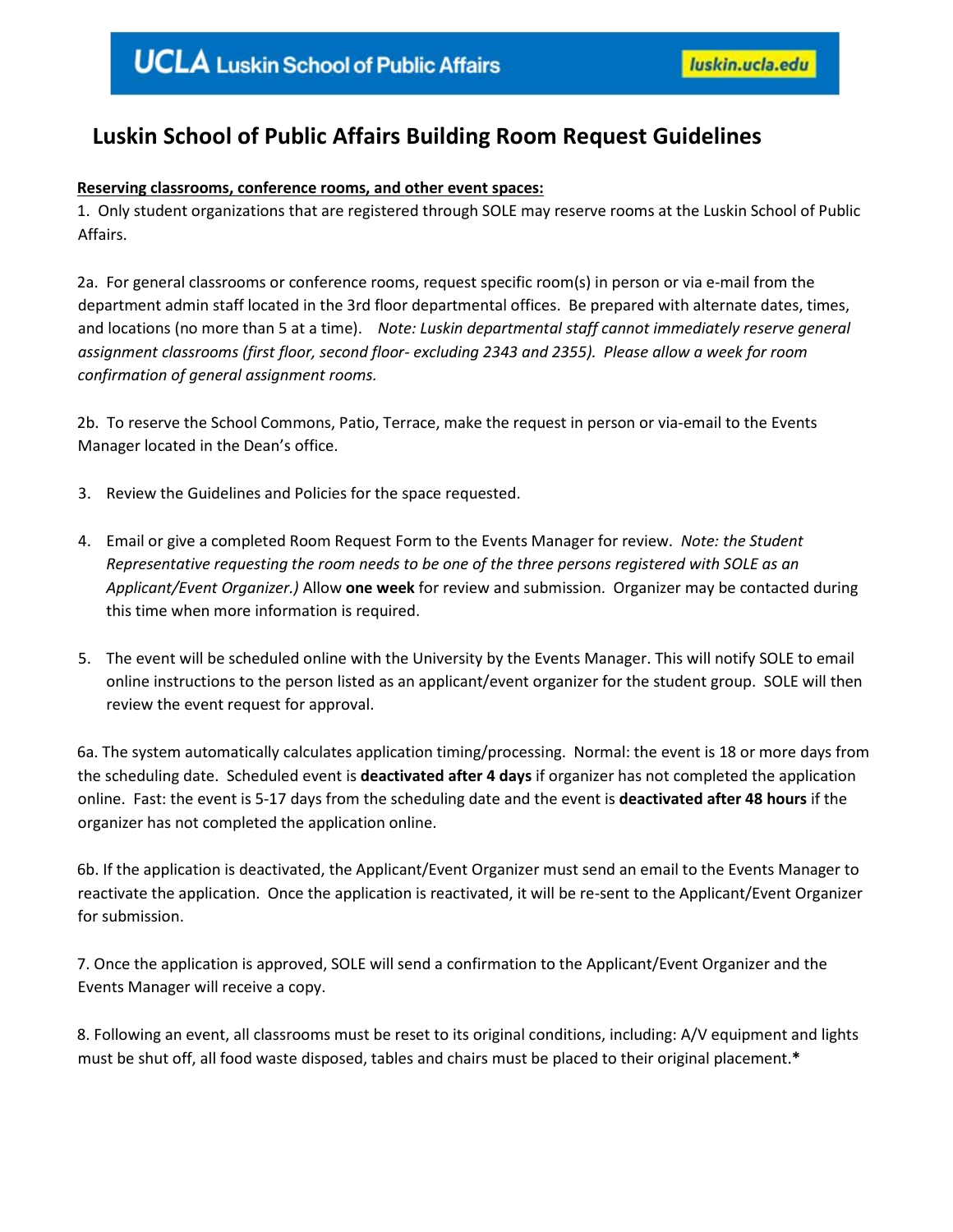# **Facilities Services**

- 1. If food will be served, a facilities service request (FSR) must be placed for additional trash bins or clear streams, and trash removal.
- 2. Student organizations may opt to take their own trash out to the bins near LuValle.
- 3. Organizations are required to provide a check made out to *UC Regents* for the cost of an FSR if a student group opts to not create one. Checks will be returned to the organization if there are no issues with the reserved space.
- 4. All tabletops need to be wiped of food and beverage debris after your event.
- 5. Fees may be incurred for use of the building before 8am and after 5pm on weekdays and on weekends and holidays. A request must be made to unlock and lock building doors.

## **Food**

- 1. Caterers must be an approved UCLA vendor.
- 2. If paid for by the department, please go through their administrative staff for booking and payment.
- 3. Events manager MUST be notified if there will be any food cooked or heated at the event in order to have this cleared with the fire marshal. No electric burners or open flames are permitted in the classrooms or conference rooms. No exceptions.
- 4. All guidelines by the fire marshal must be followed. If not, event is subject to immediate closing.
- 5. Events Manager will discuss additional FSR requirements as needed.

## **Alcohol**

- 1. If serving alcohol at the event, please review the UCLA Alcohol Policy.
- 2. If serving alcohol, heartier provisions MUST be provided. For instance, menus consisting of only cheese, fruit, or crackers are not acceptable.
- 3. A bartender must be hired to serve alcohol and be held responsible. Bartenders must be sure that those served alcoholic beverages are 21 and over. Events Manager and department must be given bartender information prior to the event. Bartenders should have the contact information of the organizer and the Events Manager.
- 4. No more than two alcoholic beverages can be served per attendee within a two-hour period.
- 5. Alcohol is limited to beer and wine, and will be considered on a case-by-case basis after consultation with the organization's department and SOLE advisors.